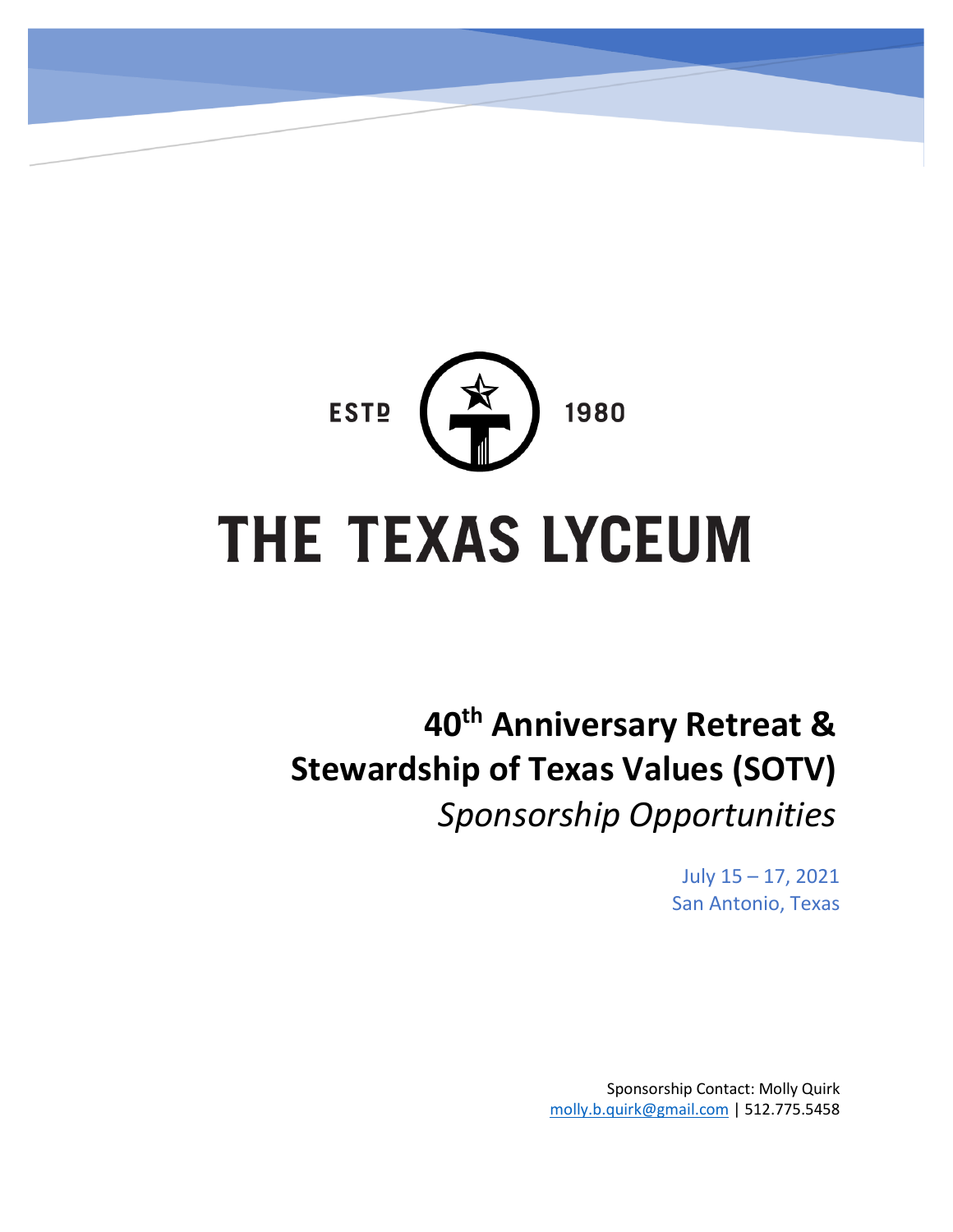1980

# **THE TEXAS LYCEUM**

**FSTD** 

Dear Lyceum Family,

Hosting the 40<sup>th</sup> Anniversary Retreat for the Texas Lyceum has been a labor of love. The global coronavirus pandemic necessitated two postponements, four venue relocations and eighteen months of Planning Committee Zoom meetings. But our steadfast efforts in the face of adversity are not uncommon in our beloved organization. Prior meeting chairs have had to regroup and move forward after the oil bust in the 80's, the horror of September  $11<sup>th</sup>$ , and the global economic recession a dozen years ago. If anything, we are resilient. We salute our leadership, Chairman Laura Dixon and President Castlen Kennedy, for prioritizing this gathering and ensuring that it takes place. After the year that we have all endured, we desperately need an opportunity to reconvene with our Lyceum family, celebrate our history, and make decisions to guarantee a bright future.

Thank you for considering a sponsorship for this historic conference. While this is a "closed" event with sessions open only to Directors & Alumni, it remains vitally important that we procure funding for an exceptional weekend that is up to the "Lyceum standard" of excellence. To encourage attendance, we made every effort to keep our registration fee reasonable. Therefore, it's imperative that additional sponsorship dollars are raised to host us at a gorgeous setting in the heart of San Antonio, properly honor our Stewardship of Texas Values honoree Dr. and, most assuredly, raise our glasses, toast the Lyceum and host a party that will exceed the revelry enjoyed at any prior soiree in our forty-year history.

Please speak with your classmates and friends from your region to consider a group sponsorship of any of our menu items. You are also more than welcome to donate as an individual or on behalf of your company. If you are like us, there are certain Lyceumites that have made a significant impact on your personal or professional life. Surprise that person by making a donation in their honor and have it featured in our weekend program.

More than anything, we want to see you in San Antonio this summer. But if you are financially capable, please consider going a little bit further and sponsoring this once-in-a-lifetime weekend. Thank you in advance for your generosity…and we look forward to seeing you in July!

Very Truly Yours,

Co-Chairs, Yvette Casares Willis and Ryan Lindsay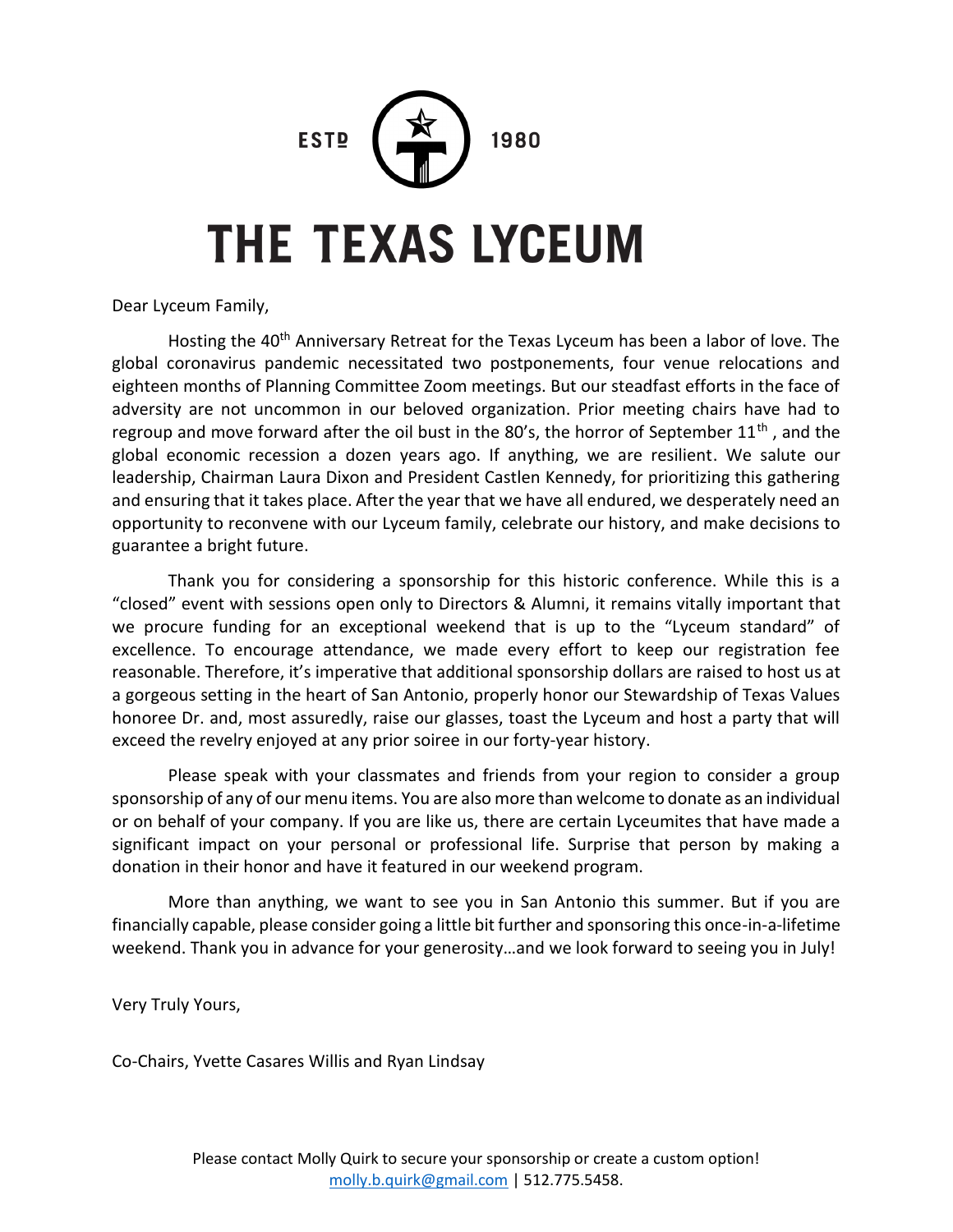# 40th Anniversary Retreat Sponsorship Opportunities

*Team up with your classmates, go in with your closest Lyceum friends, come together as a region or consider sponsoring on behalf of yourself or your business!*

\*\*\*\*\*\*\*\*\*\*\*\*\*\*\*\*\*\*\*\*\*\*\*\*\*\*\*\*\*\*\*\*\*\*\*\*\*\*\*\*\*\*\*\*\*\*\*\*\*\*\*\*\*\*\*\*\*\*\*\*\*\*\*\*\*\*\*\*\*\*\*\*\*\*\*\*\*\*

### **GOLD | \$10,000**

- $\triangleright$  4 complimentary retreat registrations for Directors &/ Alumni.
- ➢ 4 additional tickets for SOTV Luncheon for guests.
- $\triangleright$  Opportunity to make welcoming remarks Friday morning.
- ➢ Prominent signage throughout retreat.
- $\triangleright$  Recognition on website, marketing materials, emails and weekend program.

# **SILVER | \$7,500**

- $\geq$  3 complimentary retreat registrations for Directors &/ Alumni.
- ➢ 2 additional tickets for SOTV Luncheon for guests.
- ➢ Prominent signage throughout retreat.
- ➢ Recognition on website, marketing materials, emails and weekend program.

#### **BRONZE | \$5,000**

- $\geqslant$  2 complimentary retreat registrations for Directors &/ Alumni.
- $\geq 1$  additional ticket for SOTV Luncheon for a guest.
- ➢ Prominent signage throughout retreat.
- ➢ Recognition, website, marketing materials, emails and weekend program.

## *Additional Sponsorship Opportunities*

When applicable, each opportunity will include prominent logo or individual / class / region name recognition at the event and in marketing/web materials.

| Friday Morning Breakfast (one available)Bryan Sanchez, 2010\$1,000                       |  |         |
|------------------------------------------------------------------------------------------|--|---------|
|                                                                                          |  | \$500   |
|                                                                                          |  | .\$750  |
|                                                                                          |  |         |
| <b>40th Anniversary Celebration:</b>                                                     |  |         |
|                                                                                          |  |         |
| Late Night Celebration (one available) Houston Delegation \$2,500                        |  |         |
|                                                                                          |  | \$2,000 |
|                                                                                          |  |         |
|                                                                                          |  |         |
| Casino Tables (four two available)  Class of 2016, Class of 2021                         |  | .51,000 |
| Saturday Morning Breakfast (one available) Robert Schmidt, 2017\$1,000                   |  |         |
| <b>Commemorative Gift Sponsorship Opportunities</b>                                      |  |         |
| Texas Lyceum Branded Beverage Cooler (With discreet logo placement) \$2,500<br>$\bullet$ |  |         |
| $\bullet$                                                                                |  |         |

- **Honor A Fellow Lyceumite…………………………………………………………………………………………………………….\$100**
	- Make a donation on behalf of a Lyceum Director or Alum that has made a positive impact on your life. A list of these donors + recognized individuals will be presented in the program.